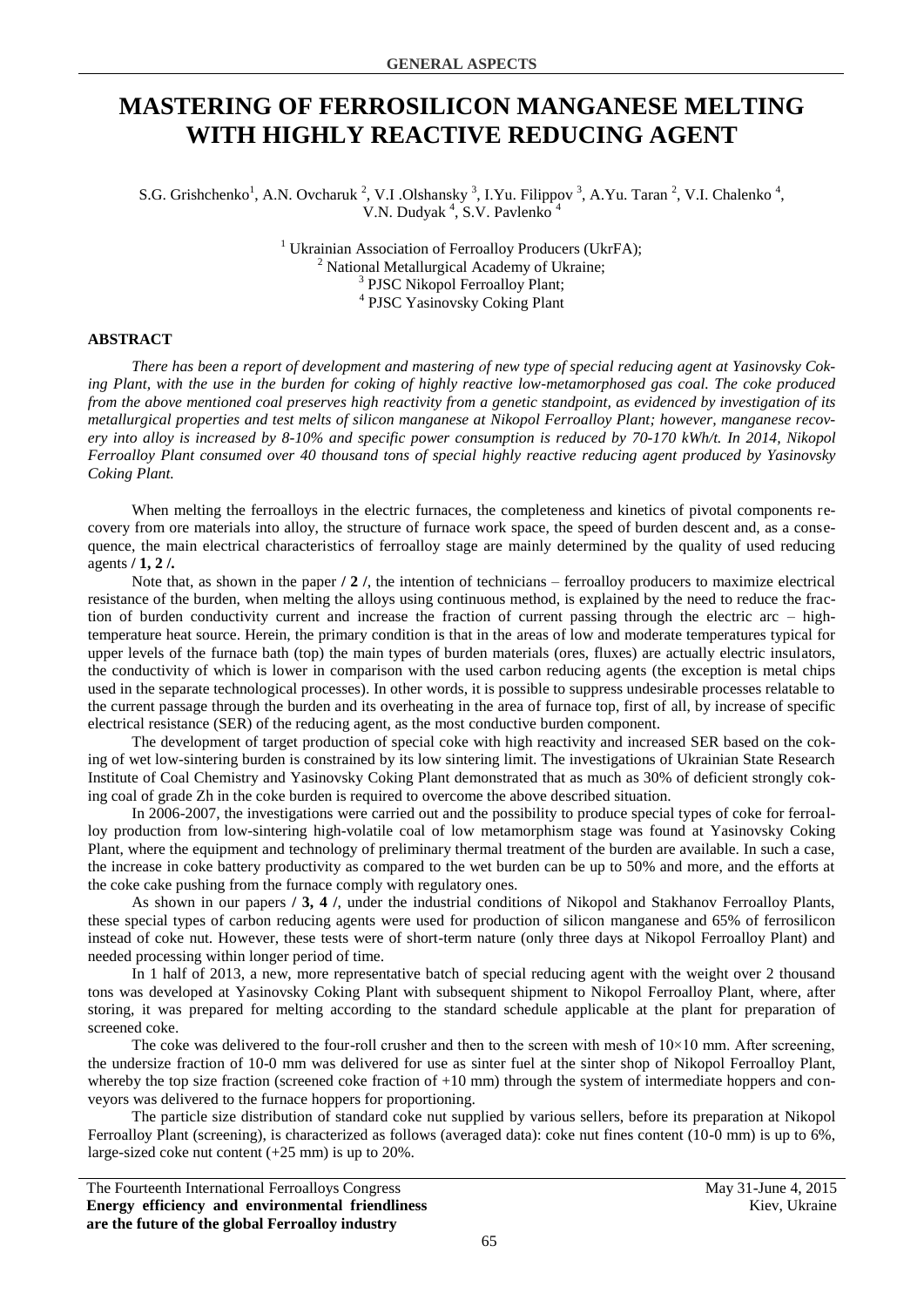In accordance with the plant's process instruction, the composition of screened coke nut delivered to the melting shop shall meet the following requirements: 5-0 mm fraction content is max 15%; +25 mm fraction content is max 10%, i.e. the desired fraction (25-10 mm) content shall be at least 75%. Usually, as a result of screening, the fractional yield after sorting and screening is as follows: 5-0 mm fraction is 14%; 25-5 mm fraction is 86%.

The special coke produced by Yasinovsky Coking Plant and delivered to Nikopol Ferroalloy Plant, based on the incoming analysis data, was described by the following parameters: coke fines content (10-0 mm) is 2.9%; coke lump fraction (+25 mm) is 18.8%. After screening, the particle size distribution of special coke was characterized by the following data: 5-0 mm fraction content is 6-10%; +25 mm fraction content is up to 5%, which fully complies with the above described requirements outlined in the plant's process instruction.

After crushing and screening, the fractional yield during the special coke sorting was as follows: 5-0 mm fraction content is 14%, 25-5 mm fraction content is 86%, which conforms to the typical data as well.

When delivering the special coke to Nikopol Ferroalloy Plant (incoming control) and, subsequently, during the test campaign at the proportioning unit of the furnace No. 6, the samples of special coke were taken for chemical analysis and screening.

The results of special coke quality incoming control are presented in Table 1.

Thus, the data represented in Table 1 demonstrate that ash content in the special coke was 10.61%, average volatile content in special coke is 1.7%, sulphur content in the ash is 1.3%, and solid carbon content is 86.4%.

As reported by Nikopol Ferroalloy Plant, the average moisture content was 4.9%. However, as shown in Table 1, substantial variations in the special coke moisture were observed in some periods. This can be reasonably explained by the climatic conditions of Nikopol and Donetsk, when storing the coke at outdoor storage. The test melts showed that variations in the special coke moisture did not affect the parameters of its use during the ferrosilicon manganese melting at Nikopol Ferroalloy Plant.

| Table 1. Quality of special coke produced by Yasinovsky Coking Plant based on the incoming control data of Niko- |  |  |
|------------------------------------------------------------------------------------------------------------------|--|--|
| pol Ferroalloy Plant                                                                                             |  |  |

| Batch No.     |                     | <b>Special coke</b>    |               | $A, \%$ | $V, \%$ | $S, \%$ | $W, \%$ | $C_{\rm solid}, \%$ | SER,   |
|---------------|---------------------|------------------------|---------------|---------|---------|---------|---------|---------------------|--------|
|               | <b>Batch</b><br>No. | <b>Batch</b><br>weight | Dry<br>weight |         |         |         |         |                     | Ohm·m  |
| 1             | $K-18$              | 167.35                 | 153.46        | 11.30   | 2.00    | 1.30    | 8.30    | 85.40               | 1.624  |
| 2             | $K-19$              | 169.30                 | 154.06        | 11.80   | 2.10    | 1.20    | 9.00    | 84.90               | 1.739  |
| 3             | $K-35$              | 87.20                  | 78.83         | 10.30   | 1.60    | 1.40    | 9.60    | 86.70               | 1.200  |
| 4             | $K-42$              | 334.40                 | 313.67        | 11.10   | 1.80    | 1.40    | 6.20    | 85.70               | 1.596  |
| 5             | $K-46$              | 305.65                 | 292.51        | 11.40   | 2.00    | 1.30    | 4.30    | 85.30               | 1.774  |
| 6             | $K-47$              | 230.05                 | 214.87        | 10.10   | 1.60    | 1.30    | 6.60    | 87.00               | 1.189  |
| 7             | $K-48$              | 45.90                  | 43.61         | 11.30   | 2.00    | 1.30    | 5.00    | 85.40               | 1.370  |
| 8             | $K-49$              | 275.60                 | 266.51        | 9.90    | 1.70    | 1.30    | 3.30    | 87.10               | 0.935  |
| 9             | $K-54$              | 172.85                 | 167.84        | 9.80    | 1.60    | 1.20    | 2.90    | 87.40               | 1.115  |
| 10            | K-66                | 248.50                 | 243.03        | 10.10   | 1.20    | 1.30    | 2.20    | 87.40               | 1.242  |
| 11            | $K-73$              | 131.75                 | 129.12        | 10.50   | 1.30    | 1.30    | 2.00    | 86.90               | 1.137  |
| 12            | K-76                | 156.35                 | 152.75        | 10.10   | 1.70    | 1.30    | 2.30    | 86.90               | 1.041  |
| 13            | $K-91$              | 180.00                 | 172.26        | 10.50   | 1.60    | 1.30    | 4.30    | 86.60               | 1.168  |
| Average value |                     | 2 504.90               | 2 3 8 2 .50   | 10.61   | 1.7     | 1.30    | 4.9     | 86.4                | 1.3396 |

According to the data of screened coke particle size distribution determination on a shift basis it has been established that fines content (5-0 mm) in the reducing agent delivered to the furnace No. 6 was stably at the level of 5-10% (at maximum permitted value of 15%).

At Nikopol Ferroalloy Plant the ferrosilicon manganese was melted at the furnace No. 6, the parameters of which are presented in Table 2.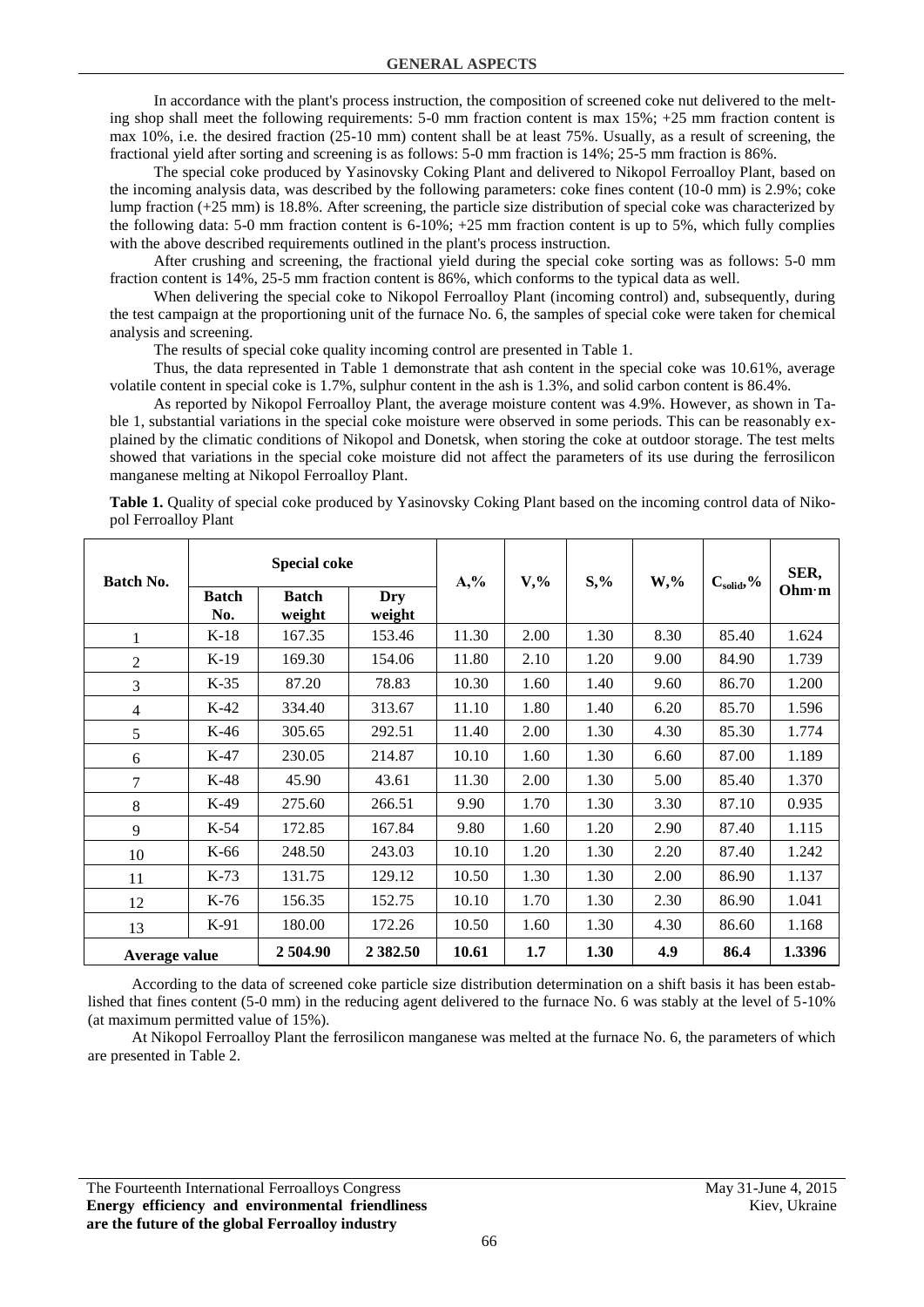| Table 2. Parameters of furnace No. 6 at Nikopol Ferroalloy Plant |  |  |  |
|------------------------------------------------------------------|--|--|--|
|------------------------------------------------------------------|--|--|--|

| <b>Parameter designation</b>            | <b>Parameter value</b>                   |
|-----------------------------------------|------------------------------------------|
| Type of furnace                         | RPZ-63I1                                 |
| Design features                         | Ore-smelting, sealed furnace with sta-   |
|                                         | tionary rectangular bath and transformer |
|                                         | installed capacity of 63 MV·A            |
| Transformers, pcs.                      |                                          |
| Nominal capacity of 1 transformer, kV·A | 21000                                    |
| Primary voltage, kV                     | 154                                      |
| Secondary voltage, V                    | 238-130                                  |
| Number of transformer stages, pcs.      | 33                                       |
| Maximal electrode current, kA           | 119.2                                    |
| Electrodes, pcs.                        | 6                                        |
| Electrode type                          | Self-sintering, of rectangular cross-    |
|                                         | section                                  |
| Electrode dimensions in section, mm     | 750 x 3000                               |
| Distance between electrodes axes, mm    | 3600                                     |
| Melting chamber dimensions, mm          |                                          |
| length                                  | 23000                                    |
| width                                   | 8200                                     |
| height                                  | 4500                                     |
| Electrode movement speed, mm/min        | 300-600                                  |
| Maximal electrode travel, mm            | 1200                                     |
| Tap-hole height under the hearth, mm    | 500                                      |
| Tap-holes, pcs.                         | 3                                        |
| Tap-hole diameter, mm                   | 105                                      |

The actual power utilization of the furnace No. 6 in 2013 is characterized by the following data: 33.13 MV in May (preceding period), 32.73 MV in June (test period), 33.76 MV in July (test period), and 33.88 MV in August (after test campaign completion). Thus, during the test period the actual power utilization of the furnace No. 6 more or less met the standard parameters given as a norm (hereinafter referred to as the basic parameters).

During investigations in the test period, as in the basic period, the production program of the furnace No. 6 supposed melting of ferrosilicon manganese with phosphorus content of 0.25%.

Accordingly, the burden composition was calculated with provision for alloy production with phosphorus content of 0.25%, which was achieved with the use of imported ore and charge slag from high-carbon ferromanganese melting in the burden. The chemical composition of raw materials is presented in Table 3.

**Table 3.** Chemical composition of manganese and ore raw materials during ferrosilicon manganese melting at Nikopol Ferroalloy Plant with the use of special coke

| Type of raw mate-                     | Composition of components, % wt |                  |      |     |                          |      |       |                     |
|---------------------------------------|---------------------------------|------------------|------|-----|--------------------------|------|-------|---------------------|
| rials                                 | Mn                              | SiO <sub>2</sub> | CaO  | MgO | $Al_2O_3$                | Fe   |       | $W_{\text{moist.}}$ |
| Sinter AMNV-2P                        | 38.1                            | 21.2             | 8.9  | 5.5 | $\overline{\phantom{0}}$ | 2.3  | 0.11  |                     |
| Ore (RSA), KK37                       | 37.2                            | 6.3              | 15.8 | 3.3 | 0.7                      | 6.6  | 0.023 | 3.4                 |
| Ore (RSA), KK42T                      | 43.4                            | 4.9              | 7.3  | 1.1 | 0.6                      | 13.4 | 0.039 | 1.8                 |
| (Australia),<br><b>Ore</b><br>KK49NZh | 52.6                            | 6.8              | 1.0  | 0.9 | 0.9                      | 3.2  | 0.032 | 3.0                 |
| Ore (Ghana), MK28                     | 28.5                            | 12.8             | 6.5  | 4.6 | 2.2                      | 1.3  | 0.067 | 2.8                 |

It should be noted that composition of ore burden was dramatically changed for a variety of organizational reasons (availability and supply of imported raw materials) during the test campaign. Thus, when baking manganese sinter AMNV-2, in the beginning and in the middle of campaign various types of raw materials (Table 4) were used, which affected stability of its quality indicators.

The analysis reveals that it is reasonable to examine three separate sub-campaigns with regard to ore materials used in that period, considering changes in the types and quantities of the used raw materials (both sinter and directly in the furnace burden):

*Sub-campaign 1:* Manganese sinter AMNV-2P and ore from Republic of South Africa KK37 and of Republic of South Africa KK42;

The Fourteenth International Ferroalloys Congress May 31-June 4, 2015 **Energy efficiency and environmental friendliness are the future of the global Ferroalloy industry**

Kiev, Ukraine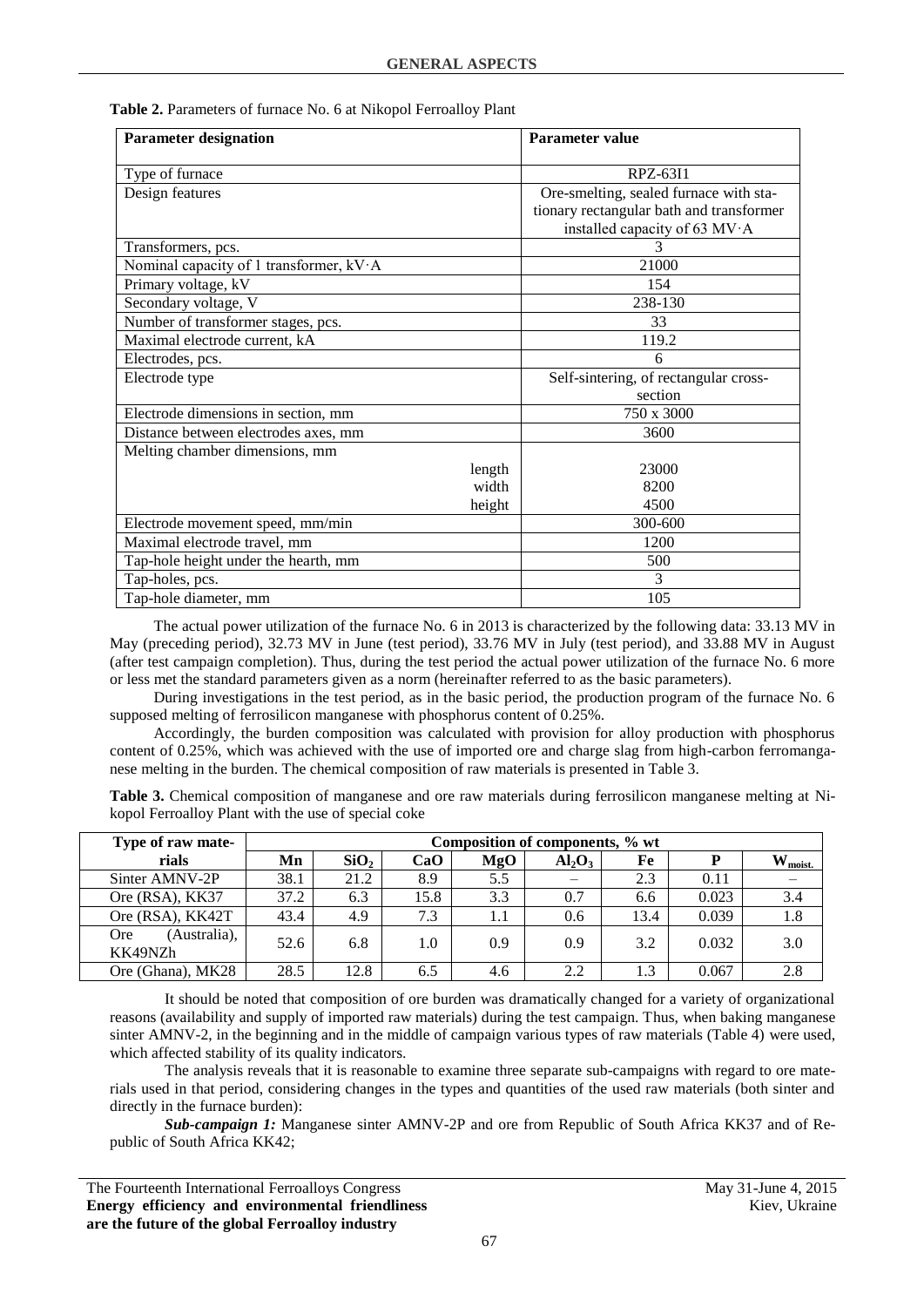*Sub-campaign 2:* Manganese sinter AMNV-2P together with greater (as compared to the sib-campaign 1) weighed portion of ore from Republic of South Africa KK37 and additional charging of iron ore;

*Sub-campaign 3:* Manganese sinter AMNV-2P and imported ore – Australia KK49NZh and Ghana MK28.

| <b>Designation of raw materials</b>                                                             | <b>Campaign opening</b><br>(by 02.07) | <b>Campaign closing</b><br>(by 02.07) |  |
|-------------------------------------------------------------------------------------------------|---------------------------------------|---------------------------------------|--|
| Ore from Ghana (28% Mn)                                                                         | 69.2                                  | 64.4                                  |  |
| Concentrate, 2 grades, Ordzhonikidze Mining<br>and Processing Enterprise<br>$(34\% \text{ Mn})$ | 13.3                                  | 10.6                                  |  |
| Ore from Gabon (47% Mn)                                                                         | Q <sub>7</sub>                        |                                       |  |
| Ore from Brazil (49% Mn)                                                                        |                                       | 15.5                                  |  |
| Grade PShM                                                                                      | 7.8                                   | 9.5                                   |  |

**Table 4.** Composition of ore sinter burden for baking of sinter AMNV-2, %

Another point to be made here is that significant quantity of secondary materials (grades SShMS, VMS and SGM) was charged during the first sub-campaign.

The ratio of reducing agent, ore components and quartzite in the test period was calculated to maintain  $C_{sol}$  $_{id}$ /Mn = 0.44-0.47 and SiO<sub>2</sub>/Mn = 0.95-1.0 in the charged burden. However, in accordance with the technology adopted at Nikopol Ferroalloy Plant, 15% of the inserted solid carbon was provided with the use of anthracite in the burden and 85% owing to the special coke.

The parameters of furnace operation during the test period in respect of the above described sub-campaigns 1-3 are presented in Table 5; the parameters of test campaign are integrally presented in Fig. 1.



**Fig. 1.** Consumption of burden materials and electric power per melting of 1 basic ton of SiMn during the test period as compared to the basic period and norm (consumption of manganese raw materials is expressed in terms of basic raw materials, 48%Mn)

The furnace operation with the use of special reducing agent during the test period, as a whole and for individual sub-campaigns, is characterized by stable gas and electric conditions, satisfactory tapping and lack of troubles with taphole assembly maintenance. The electrode slipping conditions were also near-optimal; during the campaign, the electrodes were slipped uniformly (by all phases) and the slipping was 31 mm per 100 thousand kWh of electric power take-off.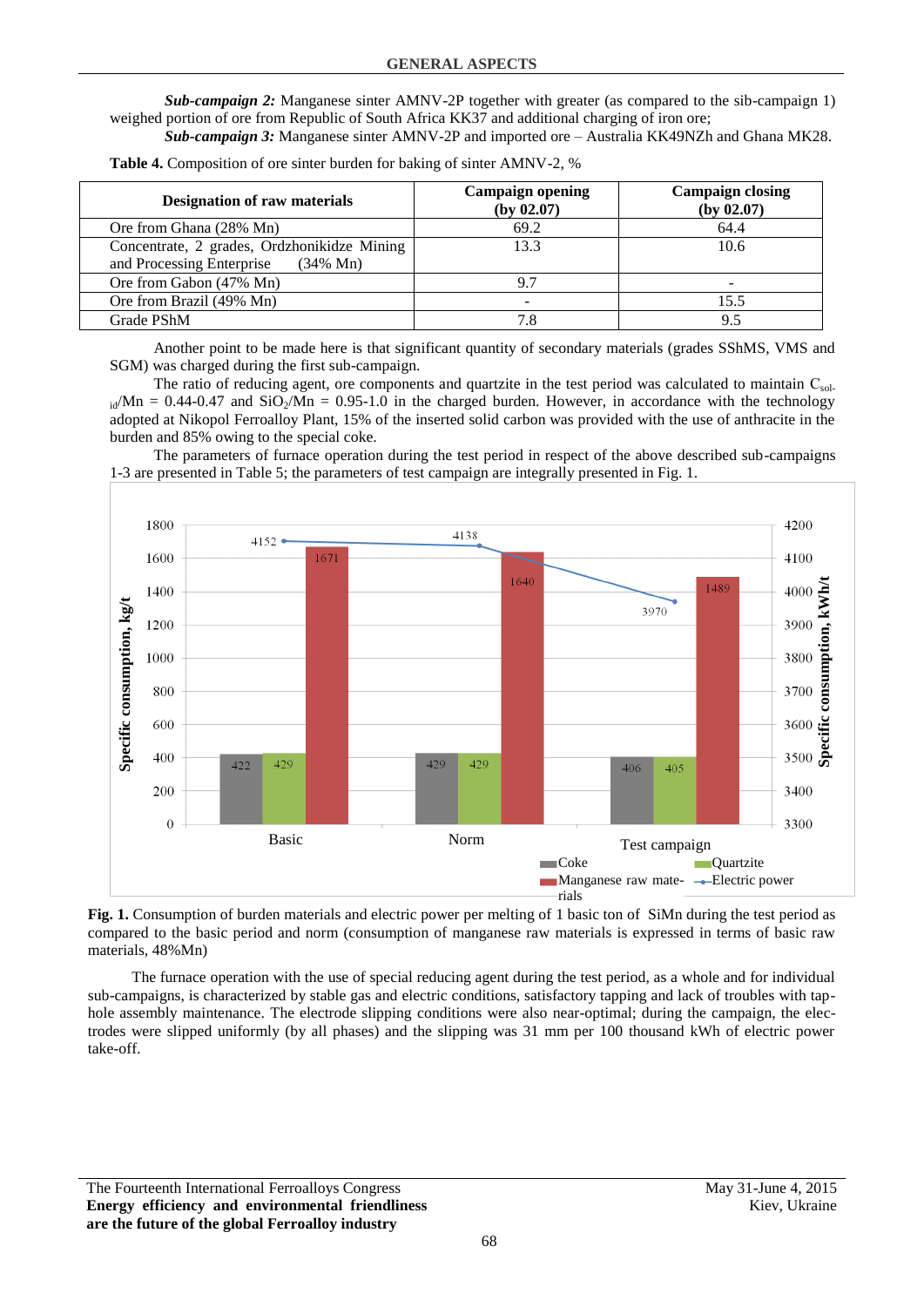| Sub-            | Furnace                   | <b>Specific</b><br>power       |       | Content in alloy, % |      |                         | Slag ratio, |
|-----------------|---------------------------|--------------------------------|-------|---------------------|------|-------------------------|-------------|
| campaign<br>No. | capacity,<br><b>basic</b> | consumption,<br>kWh/basic tons | Mn    | Si                  | D    | tent<br>in<br>slag, $%$ | units       |
|                 | tons/days                 |                                |       |                     |      |                         |             |
|                 | 200.53                    | 3987                           | 71.30 | 17.63               | 0.22 | 11.22                   | 1.44        |
|                 | 202.10                    | 3972                           | 67.33 | 18.25               | 0.19 | 12.40                   | 1.35        |
|                 | 194.20                    | 3934                           | 72.66 | 18.40               | 0.20 | 13.50                   | 1.42        |

**Table 5.** Process parameters of ferrosilicon manganese melting with the use of special coke (by Yasinovsky Coking Plant) as reducing agent

Actual manganese and silicon content in the finished ferroalloy met the requirements set out in DSTU 3548-97 (DSTU 3548-97. Ferrosilicon manganese. General Specifications).

However, during the second sub-campaign, relatively low (but within the norm prescribed by the plant's process instruction) manganese content of 35.16% was observed in the ore burden. This was attributed to the iron ore addition in the burden (Fig. 2).





At the same time, well-known positive influence of iron on completeness and kinetics of manganese oxides reduction and decrease in manganese activity in alloy at its iron dilution was largely responsible for the fact that manganese content in alloy was 67.33% in the sub-campaign 2 as compared to 71-72% of manganese in the sub-campaigns 2 and 3, manganese recovery was increases and slag ratio was reduced to 1.35 as compared to 1.42-1.44 (Fig. 3.).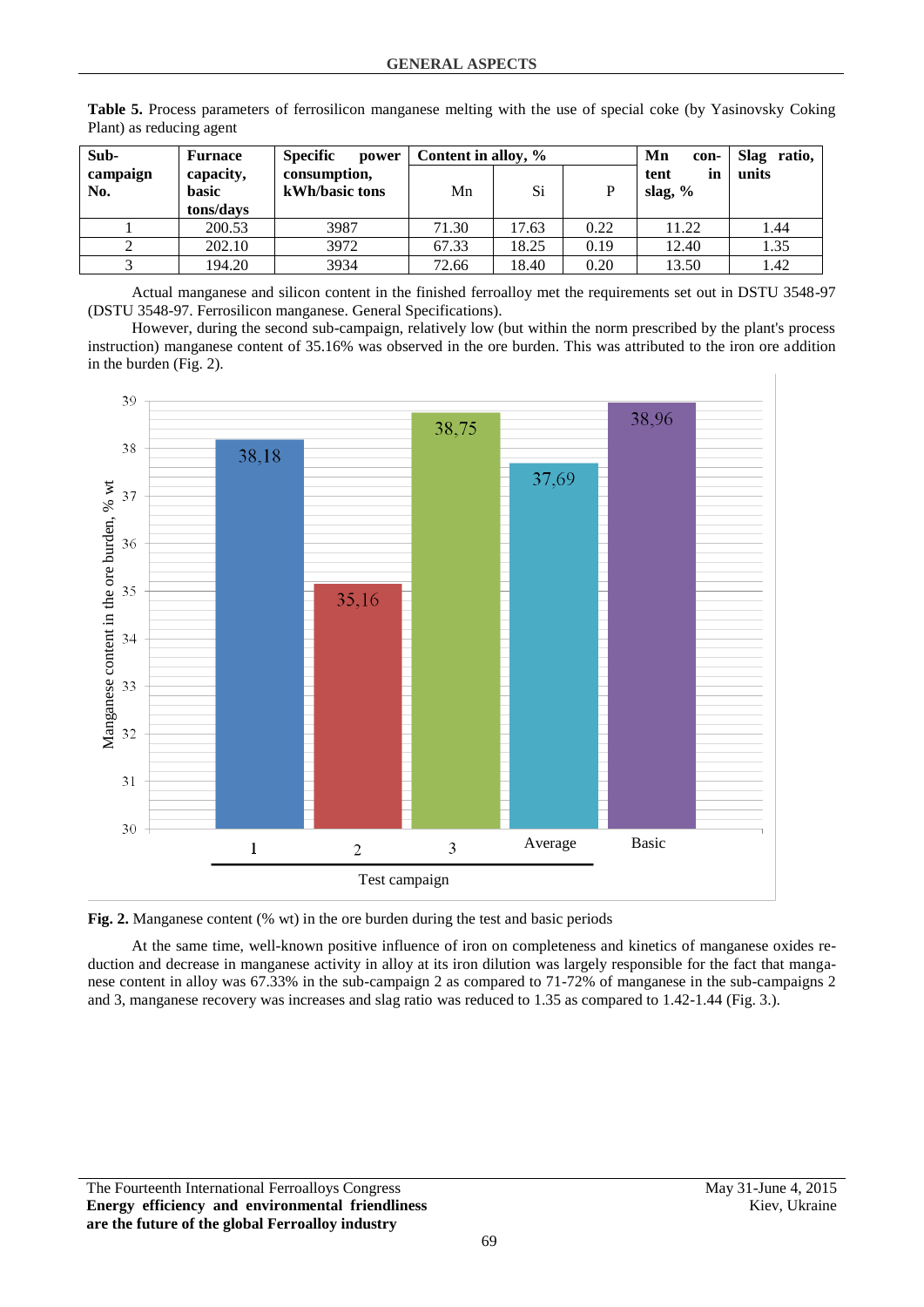

Test campaign

**Fig. 3.** Slag ratio in the sub-campaigns Nos. 1-3 of silicon manganese melting test campaign and average weighted slag ratio over the entire campaign

During the test campaign (Fig. 1), actual reduction of manganese raw materials (by 10.9%) and electric power (by 4.4%) was generally observed as compared to the basic parameters; and in the first sub-campaign the decrease in reducing agent consumption by 8.3% occurred.

Actual reduction of specific power consumption during the test period as compared to the basic period (the norm) was 168 kWh/basic ton, and actual specific consumption of manganese raw materials, coke and quartzite was decreased by 32; 21.2 and 23.9 kg/basic ton respectively. Manganese recovery during the test campaign was increased by 7.42% (from 83.7% to 91.12%).

In total, 5.603 thousand tons of ferrosilicon manganese was melted within 28 days (from 12 June till 10 July 2013) during the test campaign carried out at Nikopol Ferroalloy Plant.

Moreover, the difference in quantity of used metalized waste during the basic (norm) and test periods (extra 84 kg of waste/basic ton) required the adjustments of actual parameters, considering this factor. In addition, the above described difference in manganese content in the ore burden required the adjustments as well.

As shown in the paper **/ 5 /**, technical and economic parameters of ferrosilicon manganese melting significantly depend on this factor: when manganese content is increased by 1% in the ore burden, manganese recovery into alloy grows by 0.7%, electric power consumption is reduced by 50 kWh/t and furnace capacity is increased by 13 basic tons/day.

In our case, as shown above, manganese content in the ore burden was changed in the sub-campaigns during the test period and differed from basic value (Fig. 2). The average weighted manganese content in the ore burden during the test period was 37.69% as compared to 38.96% in the basic period (according to the calculated norms).

It is easy to calculate that difference in the specific power consumption of 63.5 kWh/basic tons, consumption of raw materials of 12 kg/basic tons and manganese recovery of 0.9% conforms to the difference of 1.27% in manganese content in the ore burden.

The changes in technical and economic parameters (TEP) adjusted on the basis of these data, considering actual manganese content in the ore burden and use of metalized waste, are represented in Table 6.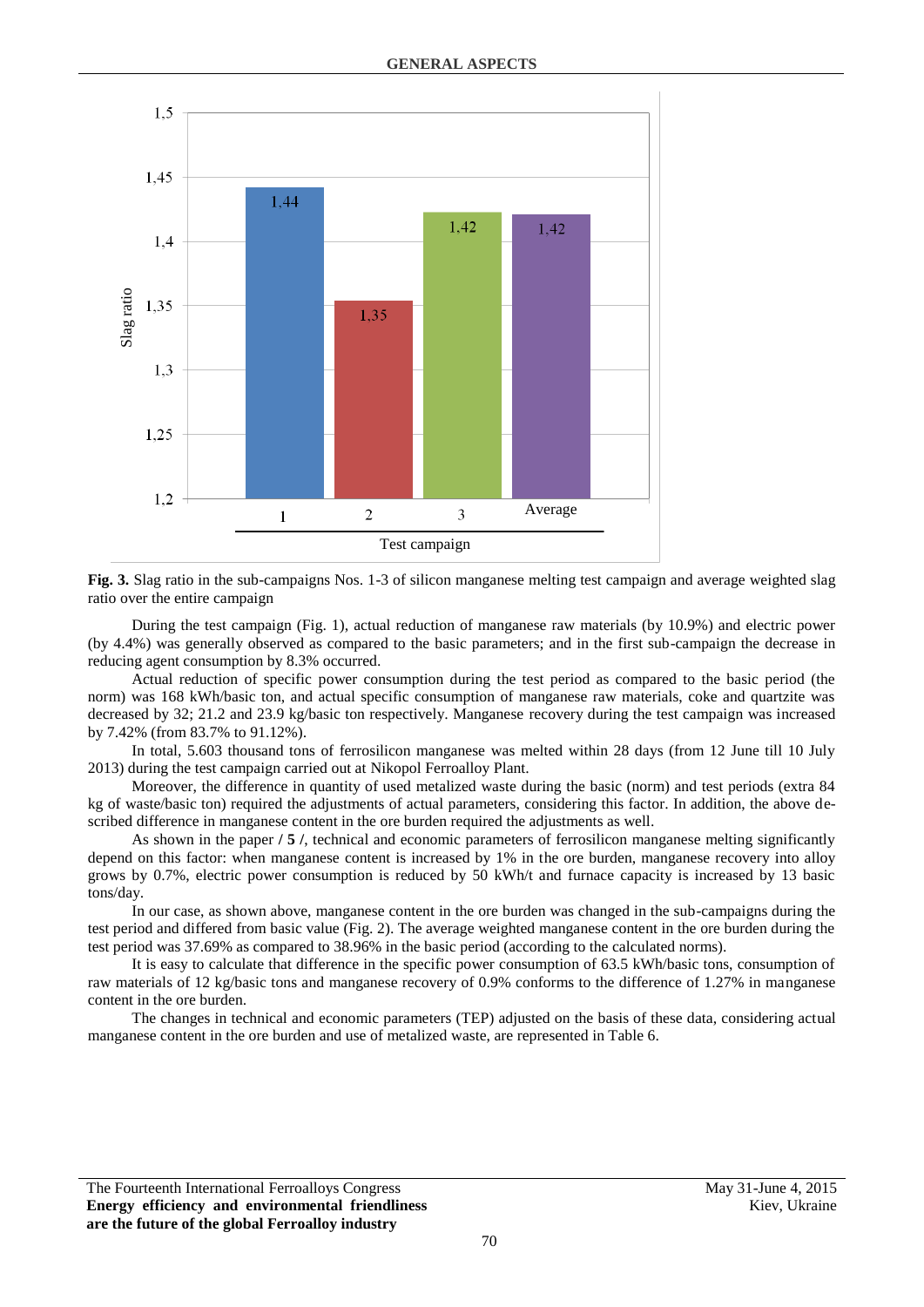| <b>Parameter designation</b>                   | Norm (basic<br>period) | <b>Actual test</b><br>period | <b>Calculated test</b><br>period (consider-<br>ing manganese<br>content in the bur-<br>den and waste uti-<br>lization) | <b>Deviation from</b><br>basic data by<br>calculated pa-<br>rameters |
|------------------------------------------------|------------------------|------------------------------|------------------------------------------------------------------------------------------------------------------------|----------------------------------------------------------------------|
| Consumption per 1 basic<br>ton                 |                        |                              |                                                                                                                        |                                                                      |
| - of manganese raw mate-<br>rials (48% Mn), kg | 1640                   | 1608                         | 1612                                                                                                                   | $-28$                                                                |
| - of coke, kg                                  | 429                    | 419                          | 424                                                                                                                    | $-5$                                                                 |
| - of quartzite, kg                             | 429                    | 425                          | 425                                                                                                                    | $-4$                                                                 |
| electric<br>οf<br>power,<br>kWh/basic ton      | 4138                   | 3970                         | 4070                                                                                                                   | - 68                                                                 |
| - manganese recovery into<br>alloy, %          | 83.7                   | 91.1                         | 92.0                                                                                                                   | $+8.3$                                                               |

**Table 6.** Adjusted TEP of ferrosilicon manganese melting with the use of special reducing agent at Nikopol Ferroalloy Plant (shown by manganese content in the ore burden and waste utilization).

Thus, as shown in Table 6, based on the adjusted data, the reduction of specific power consumption with the use of special coke was 68 kWh/basic ton and manganese recovery into alloy was increased by 8.3% with proportional consumption reduction of manganese raw materials, coke and quartzite.

The calculations (based on the adjusted data) demonstrated that economic effect from the use of special coke per 1 basic ton of silicon manganese is 92 UAH and in equivalent of 1 ton of special reducing agent produced by Yasinovsky Coking Plant, possible saving will be 257 UAH.

## **SUMMARY:**

The production of new type of special reducing agent for ferroalloy manufacture has been mastered at Yasinovsky Coking Plant, with the use in the burden for coking of highly reactive low-metamorphosed gas coal. It has been demonstrated that coke produced from the above mentioned coal preserves high reactivity from a genetic standpoint, as evidenced by investigation of its metallurgical properties and test melts of silicon manganese at Nikopol Ferroalloy Plant.

As shown by the test melts (2013) of silicon manganese in the furnace No. 6 at Nikopol Ferroalloy Plant, when using special coke, manganese recovery into alloy was increased by 8-10% and specific power consumption was reduced by 70-170 kWh/t.

In 2014, Nikopol Ferroalloy Plant used over 40 thousand tons of special highly reactive reducing agent produced by Yasinovsky Coking Plant, which replaced about 20% of coke nut consumed at Nikopol Ferroalloy Plant. The volume of test reducing agent utilization, in opinion of the plant's technological departments, could be considerably larger (up to 100% of standard coke nut replacement with it), but was limited only and exclusively by the possibilities of the supplier located in the east of Ukraine and experiencing difficulties with deliveries of coal for coking since the middle of last year. After recovery of Yasinovsky Coking Plant operation (the plant was almost completely shutdown in January 2015), it is assumed to continue implementation of the program on special reducing agent production for ferroalloy manufacture.

## **REFERENCES:**

- [1] V.G. Mizin, G.V. Serov, Carbon reducing agents for ferroalloys // M Metallurgy 1976 P. 272.
- [2] M.I. Gasik, N.P. Lyakishev, The theory and technology of ferroalloy electrometallurgy // M JOINT VENTURE INTERMET ENGINEERING – 1999 – P. 764.
- [3] S.G. Grishchenko, M.I. Gasik, A.N. Ovcharuk, A.Yu. Taran and others. The use of highly reactive coke nut in ferroallov production // Steel  $-2007 -$  No.  $8 - P. 53$ .
- [4] S.G. Grishchenko, M.Ya. Garsht, M.I. Gasik, A.N. Ovcharuk, Yu.V. Filatov, A.I. Gordienko, The improvement of ferroalloy production efficiency owing to the use of special type of carbon reducing agents. Kazantip-EKO-2011. The innovative solutions of current challenges of basic industries, ecology and resource saving // Kharkov  $-2011 - V.1 - P.50-54.$

The Fourteenth International Ferroalloys Congress May 31-June 4, 2015 **Energy efficiency and environmental friendliness are the future of the global Ferroalloy industry**